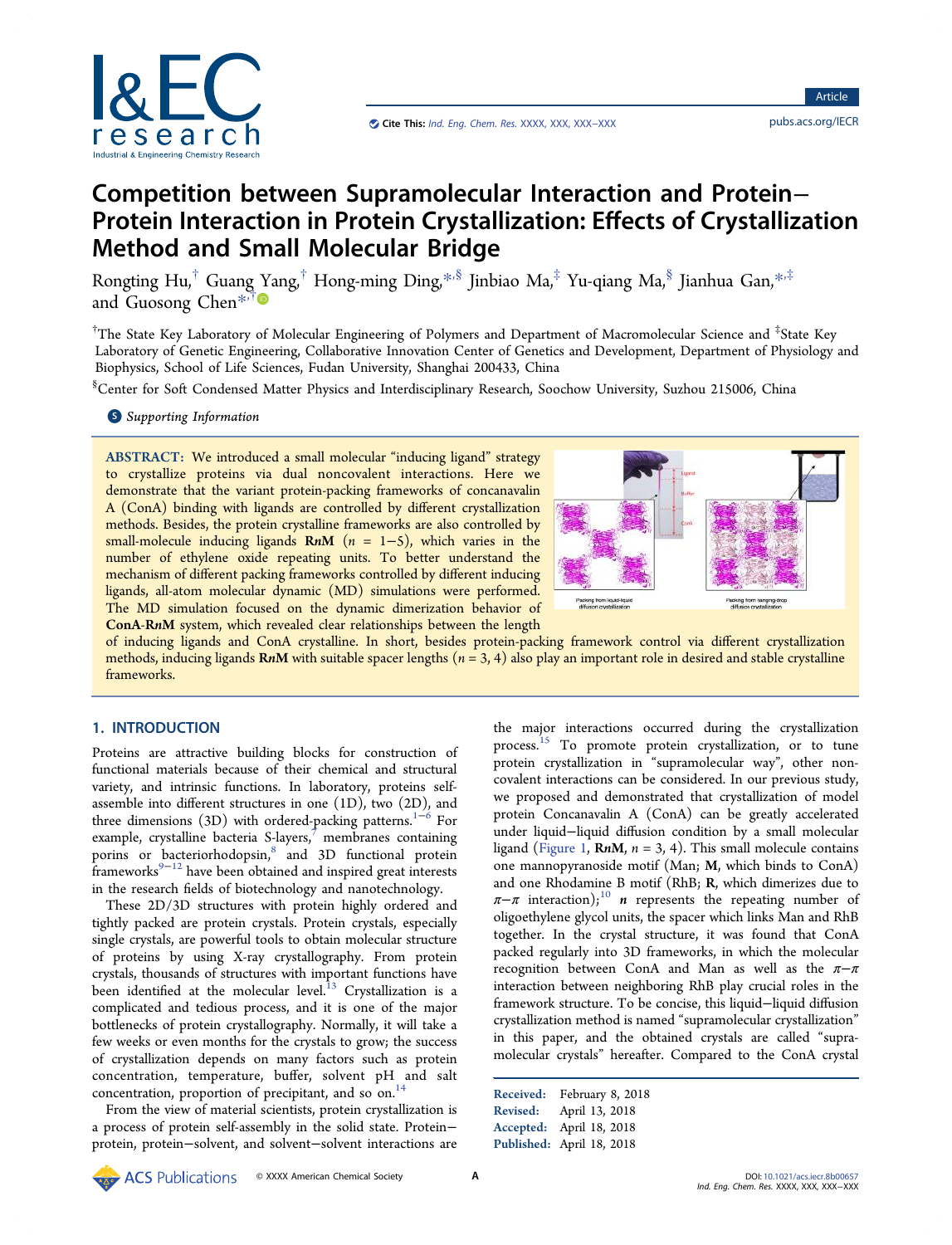<span id="page-1-0"></span>

Figure 1. (a) Structure of tetrameric ConA from Protein Databank (PDB code: 1CVN). (b) Chemical structures of inducing ligands RnM ( $n = 1-$ 5). (c−e) Cystals of ConA-RnM (n = 1, 2, 5) obtained through hanging-drop vapor diffusion method.

structures without RnM ligand,<sup>[16](#page-6-0)</sup> much fewer protein−protein interactions were observed in the ConA-RnM complex structures. Interestingly, the packing modes of ConA-R3M and ConA-R4M are significantly different from each other in the crystal lattice, indicating the valuable contribution of the spacer length.

In this paper, we tried to answer two important questions following our previous work: whether this supramolecular framework can form under traditional hanging-drop vapor diffusion method and the detailed contribution of the spacer length in the supramolecular crystals. Toward this end, we recrystallized ConA in the presence of R3M or R4M using hanging-drop vapor diffusion technique; the resulting structures were then compared to our previous supramolecular ones. In addition to R3M and R4M, new small molecular ligands RnM were synthesized by incorporating different spacer lengths ( $n =$ 1, 2, 5) and were cocrystallized with ConA. To better decipher the crystallographic results, all-atom molecular simulation was performed in this study, which provided us a possible molecular view of the crystallization process.

#### 2. EXPERIMENTAL SECTION

2.1. Materials and Synthesis of RnG ( $n = 1-5$ ). Rhodamine B (≥95% purity) and pentamethyldiethylenetriamine (≥99% purity) were purchased from TCI (Shanghai). 2- [4-(2-Hydroxyethyl)-1-piperazinyl] ethanesulfonic acid ( $\geq$ 99% purity), (II) chloride tetrahydrate ( $\geq$ 99% purity), calcium chloride anhydrous (≥96% purity), sodium chloride (≥99.5% purity), and sodium hydroxide (≥96% purity) were purchased from Aladdin (Shanghai). D-Mannose (≥99% purity), thionyl chloride (≥99% purity), triethylene glycol (≥99% purity), tosyl chloride (≥99% purity), triethylamine (≥99% purity), sodium azido (≥99% purity), sodium sulfate pentahydrate (≥99% purity), hydrochloride acid (36−38% purity), dichloromethane (≥99.5% purity), tetrahydrofuran (≥99% purity), n-hexane (≥99% purity), and ethyl acetate (≥99.5% purity) were purchased from Sinopharm (China). Concanavalin A was purchased from Sigma-Aldrich.

R1M, R2M, and R5M were synthesized according to our previous synthesis protocols ([Figure S1\)](http://pubs.acs.org/doi/suppl/10.1021/acs.iecr.8b00657/suppl_file/ie8b00657_si_001.pdf).<sup>10,[17](#page-6-0)</sup> The synthesis scheme of  $RnM$  (n = 1–5) is shown in [Figure S1.](http://pubs.acs.org/doi/suppl/10.1021/acs.iecr.8b00657/suppl_file/ie8b00657_si_001.pdf) R3M and R4M were synthesized according to our previous literature.<sup>[10](#page-6-0)</sup> The characterization details of ligands  $\mathbf{R}n\mathbf{M}$  (n = 1–5) were shown in [Figure S2](http://pubs.acs.org/doi/suppl/10.1021/acs.iecr.8b00657/suppl_file/ie8b00657_si_001.pdf)−S4.

2.2. Cocrystallization of ConA-RnG (n = 1-5). Concanavalin A (ConA), from Canavalia ensiformis (Jack bean), is a homotetrameric lectin of four identical 26 kDa subunits (Figure 1a). In our previous supramolecular crystallization, we injected the ligand (R3M or R4M) to the ConA solution in fine glass tubes (diameter about 3 mm and length about 130 mm), and the molar ratio between ligand and ConA (calculated as a monomer) was 1:1. Subsequently, we successfully obtained cocrystals, because of the spontaneous diffusion of ligands into the ConA solution ([Figure S5\)](http://pubs.acs.org/doi/suppl/10.1021/acs.iecr.8b00657/suppl_file/ie8b00657_si_001.pdf).<sup>[10](#page-6-0)</sup> Herein, five ligands  $\mathbf{R} \cdot \mathbf{n}$  ( $n = 1 - 5$ ) containing mannopyranoside and RhB are prepared and employed for protein crystallization (Figure 1b). Instead of liquid−liquid diffusion method, all the ConA-RnM crystals were cocrystallized using the hanging-drop vapor diffusion method. The crystallization conditions are composed of 20% polyethylene glycol 6000, 20 mM HEPES, 100 mM NaCl, 5 mM CaCl<sub>2</sub>, and 5 mM MnCl<sub>2</sub> pH 7.2 for all the ConA-RnM complexes  $(n = 1-5)$ . Crystallization drops (2  $\mu$ L total = 1  $\mu$ L protein-ligand mixture  $+1$   $\mu$ L precipitant) were set up with 24-well plates with sealant and siliconized glass cover slides (Hampton Research); the crystals grew at 18 °C over the course of 10 days. Interestingly, the crystals of ConA-R3M and ConA-R4M could grow using both liquid−liquid diffusion and hanging-drop vapor diffusion methods. Rhomboidal shaped crystals were grown to an average size of 0.05 mm  $\times$  0.3 mm $\times$  0.4 mm (Figure 1c−e).

2.3. X-ray Diffraction and Data Collection. For data collection, crystals were flash frozen in the reservoir solution containing  $4\,$  M trimethylamineoxide<sup>[18](#page-6-0)</sup> (TMAO) as a cryoprotectant. The diffraction data were collected from Shanghai Synchrotron Radiation Facility beamline BL17U at a wavelength of 0.97 Å and processed with program HKL2000 [\(http://www.hkl-xray.com/](http://www.hkl-xray.com/)). All structures were solved using the molecular replacement program PHASER embedded in the CCP4 suite, the monomeric ConA crystal structure (PDB entry: 1JBC) was utilized as the search model. Model building were done using the COOT program and the structures were refined using the Refmac5 program of CCP4 suite. The bulk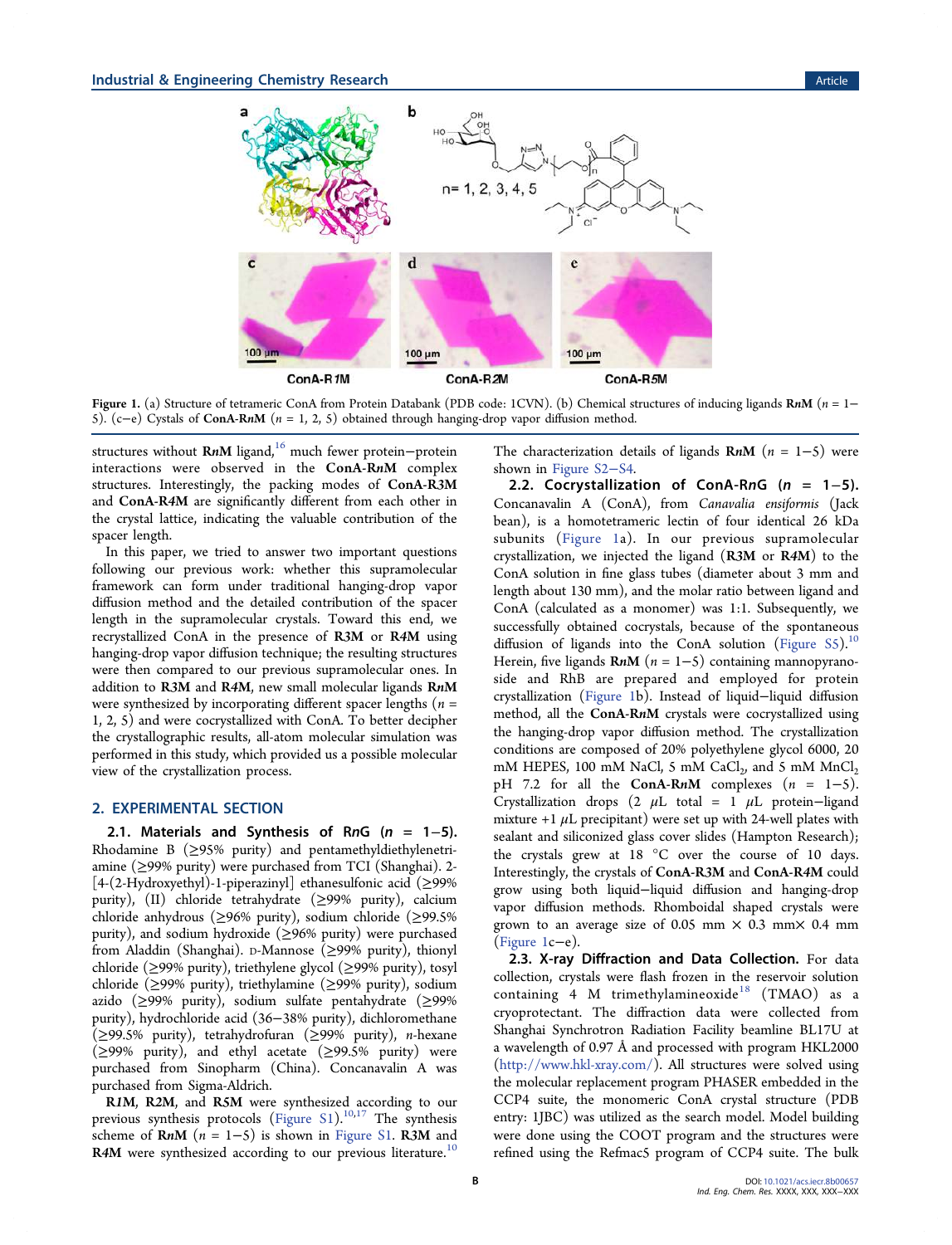water content was calculated with the MATTHEWS\_COEF from CCP4 suite.

2.4. All-Atom Molecular Dynamics (MD) Simulation. As shown in Figure 2a, the all-atom molecular dynamics



Figure 2. Setup of all-atom molecular dynamics (MD) simulation system. (a) Snapshot of the two ConA-RnM complexes immersed in aqueous solution. (b) Process of the interaction between two complexes in all-atom MD simulations.

simulation system mainly consisted of ConA protein (PDB code: 1JBC) and the ligand RnM (n varies from 1−5). Here, for the sake of simplicity, we just considered one monomer of the ConA protein. Additionally, a number of water molecules were added to the system to separate the proteins from their mirrors. The ions (i.e., Na<sup>+</sup> and Cl<sup>−</sup>) were also added to the simulation box to ensure the electric neutrality of the system. To model the process of crystallization, the following steps were carried out: (1) We took two adjacent proteins from the crystal structure, (2) separated them away, (3) bound the mannose moieties of RnM to the active sites of each protein since the binding of sugars to proteins took place before the dimerization,<sup>[10](#page-6-0)</sup>  $(4)$  pulled them close to each other along the

packing direction with very slow relative velocity (about 0.1 nm/ns), and (5) turned off the pulling (see Figure 2b).

All all-atom MD simulations were performed by using Gromacs 5.0.4 package<sup>[19](#page-6-0)</sup> with the Amber force field<sup>[20](#page-6-0)</sup> and the TIP3P water model $^{21}$  $^{21}$  $^{21}$  in the NPT ensemble. The force field parameter for  $RnM$  was built by using Antechamber tool.<sup>[22](#page-6-0)</sup> During the simulation, the temperature was coupled at 291 K (18 °C) using Nose−́ Hoover method,[23](#page-6-0),[24](#page-6-0) and the pressure was fixed at 1 bar using Parrinello−Rahman method.[25](#page-6-0) The Particle Mesh Ewald (PME) method was used to calculate the electrostatic interactions and the cutoff of Lennard-Jones (LJ) interaction was  $1.2 \text{ nm.}^{26}$  $1.2 \text{ nm.}^{26}$  $1.2 \text{ nm.}^{26}$  The periodic boundary conditions were applied in all three dimensions. The time step was chosen as 2 fs, and each simulation was conducted for at least 50 ns (the first 40 ns for the pulling process, the last 10 ns for equilibrium MD simulation). Furthermore, the MD simulations were repeated three times for each system, starting from independent initial configurations. All of the figures of resulting structures were drawn using PYMOL ([http://www.pymol.org\)](http://www.pymol.org).

#### 3. RESULTS AND DISCUSSION

3.1. Crystal Structures of ConA-RnM (n = 1−5) via Hanging-Drop Method. All five ConA-RnM crystals diffracted to high resolution (2.0 Å for ConA-R1M, 2.5 Å for ConA-R2M, 2.15 Å for ConA-R3M, 1.89 Å for ConA-R4M, and 2.3 Å for ConA-R5M) and belonged to three different space groups with different unit cell dimensions. For ConA-**RnM** ( $n = 1, 2, 5$ ) structures, each asymmetric unit contains four independent copies of the ConA protein, whereas it contains two ConA protein molecules for the ConA-RnM ( $n =$ 3, 4) crystals. The crystallographic data collection and refinement statistics of all  $ConA-RnM$  (n = 1-5) are summarized in Table 1.

3.2. Comparison of the Crystallographic Results of ConA-R3M and ConA-R4M via Different Crystallization Methods. Here the crystallographic results via two different methods (liquid−liquid diffusion and vapor diffusion) are compared. In our previous results, supramolecular crystals of **ConA-RnM** ( $n = 3, 4$ ) were constructed through the molecular recognition between lectin and sugar (mannose) and the  $\pi-\pi$ stacking of RhB between the ligands in neighboring proteins from liquid−liquid diffusion.[10](#page-6-0) As shown in [Figure 3](#page-3-0)a, it is quite clear that in our previous ConA-R3M crystal the ligand R3M induced a porous protein framework in one layer whose solvent fraction is up to 68.1%. The interactions between protein

Table 1. Parameters Determined by X-ray Diffraction Analysis of ConA-RnM (n = 1−5) via Hanging-Drop Vapor Diffusion

|                           |                               | ConA-R1M           | $ConA-R2M$         | $ConA-R3M$        | ConA-R4M          | $ConA-R5M$        |
|---------------------------|-------------------------------|--------------------|--------------------|-------------------|-------------------|-------------------|
| Data Collection           |                               |                    |                    |                   |                   |                   |
| space group               |                               | $P2_1 2_1 2_1$     | $P2_1 2_1 2_1$     | $P2\;2_1\;2_1$    | $P2_1 2_1 2$      | $P2_1$            |
| unit cell                 | a, b, c                       | 66.2, 118.8, 120.4 | 64.2, 119.9, 125.2 | 58.7, 61.9, 116.0 | 61.6, 116.1, 58.7 | 59.4, 64.1, 126.1 |
|                           | $\alpha$ , $\beta$ , $\gamma$ | 90, 90, 90         | 90, 90, 90         | 90, 90, 90        | 90, 90, 90        | 90, 93, 90        |
| resolution $(A)$          |                               | 2.0                | 2.5                | 2.15              | 1.89              | 2.30              |
| reflections               |                               | 60995              | 34047              | 84005             | 34408             | 42348             |
| Refinement                |                               |                    |                    |                   |                   |                   |
| $R_{\text{factor}}$       |                               | 0.181              | 0.273              | 0.173             | 0.201             | 0.220             |
| $R_{\text{free}}$         |                               | 0.240              | 0.371              | 0.201             | 0.260             | 0.284             |
| r.m.s. bound length $(A)$ |                               | 0.018              | 0.013              | 0.019             | 0.018             | 0.014             |
| r.m.s. bound angles (deg) |                               | 1.93               | 1.71               | 2.11              | 1.87              | 1.78              |
| solvent fraction          |                               | 48.2%              | 49.2%              | 39.1%             | 39.1%             | 60.7%             |
| no. of protein copies     |                               | $\overline{4}$     | $\overline{4}$     | 2                 | 2                 | 4                 |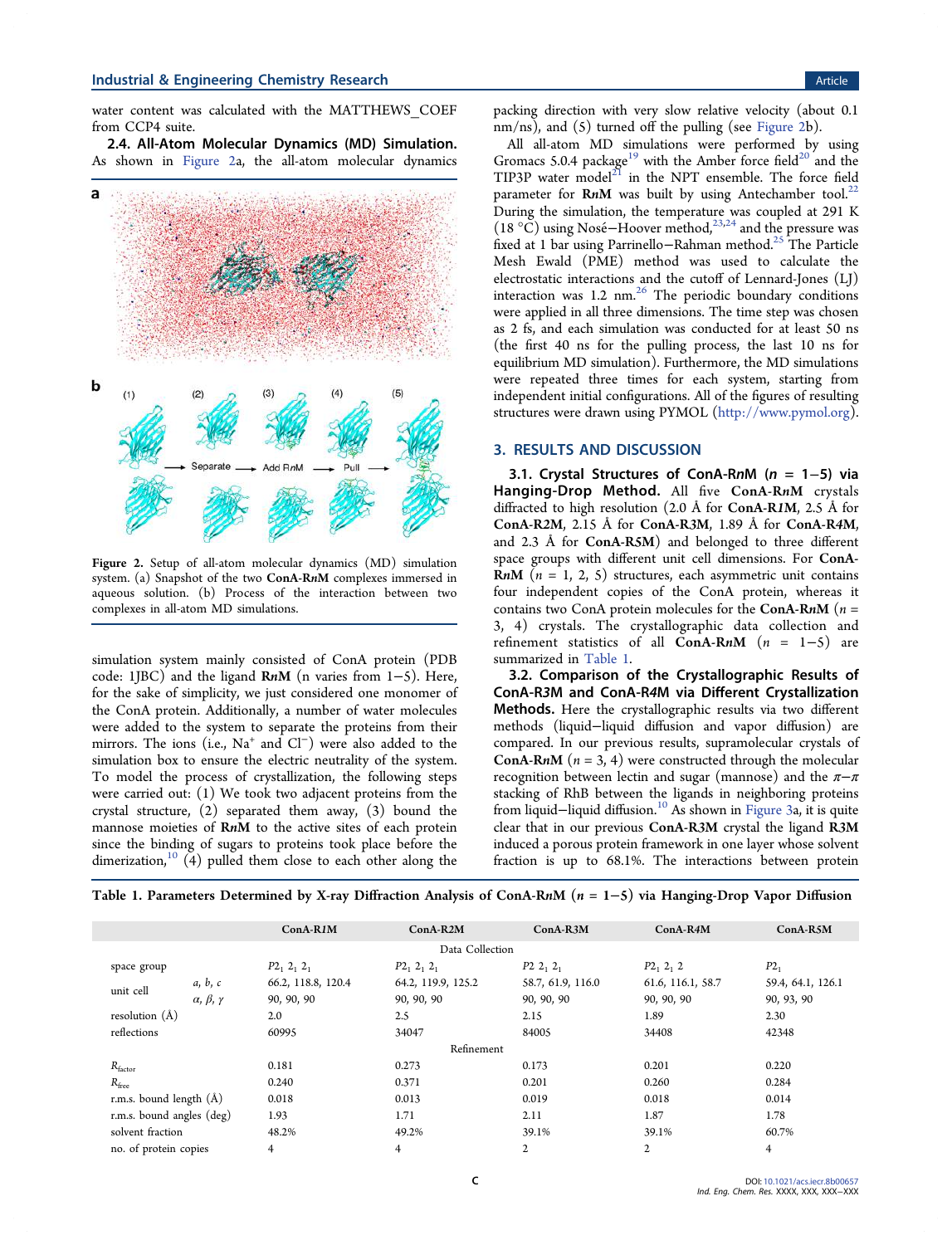<span id="page-3-0"></span>

Figure 3. Packing structure of ConA-R3M crystal via (a) liquid−liquid diffusion method, with (b) close view of two R3Ms dimerizing to each other (PDB code: 4P9W). (c) Packing structure of hanging-drop diffusion method and (d) zoom-in image of binding sites (PDB code: 5Z5P). Panels a and b are adapted with permission from ref [10.](#page-6-0) Copyright 2014 Nature Publishing Group.



Figure 4. (a) Final snapshot of the packing of ConA-R3M in all-atom MD simulations, where the interaction energy between the benzene rings of the two ligands is about −37.1 kJ/mol. (b) Alignment of the chains in ConA-R3M in all-atom MD simulations (cyan) to that from experimental ConA-R3M crystal (magenta). (c) Final snapshot of the packing of ConA-R4M in all-atom MD simulations, where the interaction energy between the benzene rings of the two ligands is about −33.3 kJ/mol.

molecules were very limited, suggesting that the supramolecular interactions were the main driving force for crystallization, and the supramolecular interaction sites are shown in zoom-in image of Figure 3b (PDB code: 4P9W, redrawn from ref [9\)](#page-6-0). In this work (Figure 3c,d), the results of ConA- $\alpha$ -mannopyranoside binding sites, detailing how saccharide is bound to ConA by hydrogen bonds and van der Waals interactions, are similar to the previous supramolecular one $10$  and the examples reported in literature.<sup>[16](#page-6-0)</sup> In the binding sites, the subsequent triazlole ring moiety interacts with Tyr12 of ConA via a hydrogen bond (2.7 Å, dashed line in zoom-in image Figure 3d), which indicates that the conformation of the chain from mannose to triazole ring is relatively rigid. The RhB group at the other end of the flexible triethylene glycol spacer dimerizes with the neighboring RhB moiety, which is very similar to

supramolecular interactions of previous one (Figure 3b). Different from the local region, the packing of ConA-R3M complexes are quite different in the overall lattice of the crystals prepared by the two methods (Figure 3a, c). ConA-R3M crystals prepared from hanging-drop vapor diffusion induced two interpenetrating frameworks, depicted by two shades of magenta in Figure 3b, and the crystal belongs to  $P22<sub>1</sub>2<sub>1</sub>$  space group with unit cell parameters:  $a = 58.7 \text{ Å}, b = 61.9 \text{ Å}, c =$ 116.0 Å,  $\alpha = \beta = \gamma = 90^{\circ}$ ; whereas the previous supramolecular crystal belongs to  $P2<sub>1</sub>$  space group with unit cell parameters: a  $= 84.0 \text{ Å}, b = 116.0 \text{ Å}, c = 84.1 \text{ Å}, \alpha = 90^{\circ}, \beta = 95^{\circ}, \gamma = 90^{\circ}.$ 

The packing frameworks of ConA-R3M and ConA-R4M via liquid−liquid diffusion method are shown in Figure 3a and [Figure S6a](http://pubs.acs.org/doi/suppl/10.1021/acs.iecr.8b00657/suppl_file/ie8b00657_si_001.pdf), respectively. Interestingly, this interpenetrating framework packing of new ConA-R3M (Figure 3c) is very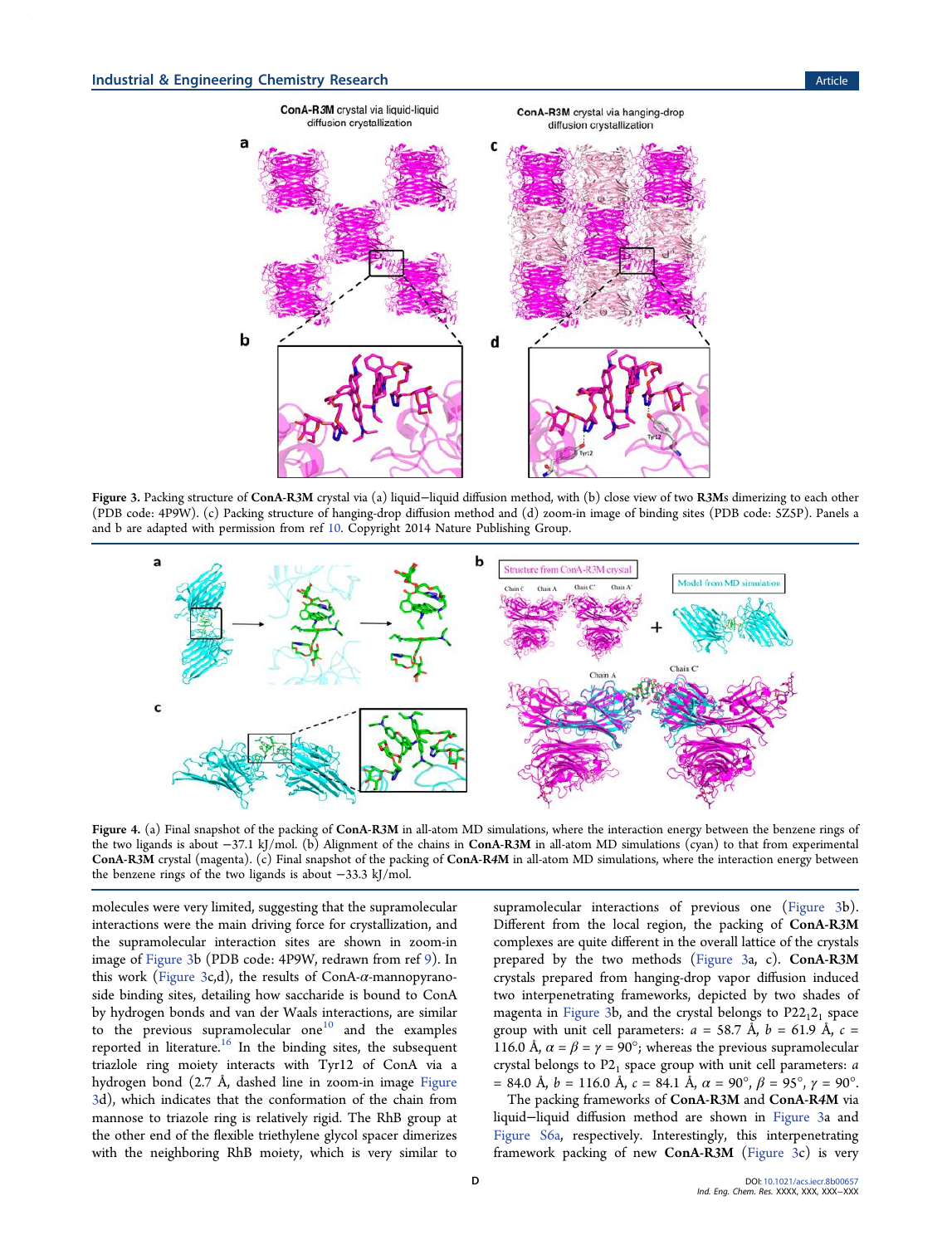<span id="page-4-0"></span>

Figure 5. Detailed conformation of the ligands (PDB codes in parentheses). Complete R3M (a) and R4M (b) structures were modeled in the  $2f_0$ – $f_c$ electron density, while only mannose group of R1M (c) and mannose group with triazole of R2M (d) and R5M (e) were modeled in the  $2f_0$ -f<sub>c</sub> electron density maps. The maps are contoured at 1.0 sigma level. This figure was prepared using PyMOL.

similar to the structure of ConA-R4M [\(Figure S6a\)](http://pubs.acs.org/doi/suppl/10.1021/acs.iecr.8b00657/suppl_file/ie8b00657_si_001.pdf) obtained via supramolecular ways which has been reported in our previous paper. The rapid crystallization of ConA-R3M by liquid diffusion method, leads to the rapidly porous packing of ConAs via the dimerization of R3M, while ConA-R3M crystals prepared from vapor diffusion induce interpenetrating frameworks. However, in the R4M case, whether in the liquid diffusion method or in the vapor diffusion method, ConAs in the ConA-R4M crystal are both closely packed via the dimerization of R4M with the low solvent fraction 39.1% [\(Figure S6a,c\)](http://pubs.acs.org/doi/suppl/10.1021/acs.iecr.8b00657/suppl_file/ie8b00657_si_001.pdf). Thus, in the comparison for both methods in R4M case, they both resulted in interpenetrating frameworks. Again, in the new crystal of ConA-R3M or ConA-R4M, the two supramolecular interactions, that is, protein−ligand specific binding between ConA-Man and the dimerization of RhB played the important role ([Figures 3](#page-3-0)d and [S6b\)](http://pubs.acs.org/doi/suppl/10.1021/acs.iecr.8b00657/suppl_file/ie8b00657_si_001.pdf). In short, although there is no obvious difference on the binding of R3M to ConA observed between the two crystals, the two different crystallization methods (liquid diffusion vs vapor diffusion), could result in either interpenetrating or noninterpenetrating frameworks [\(Figure 3a](#page-3-0),c), which could be attributed to the promotion of protein−protein interactions in the vapor diffusion method.

3.3. All-Atom MD Simulation Results of ConA-R3M and ConA-R4M. To obtain more physical insights into the above experimental results, we applied all-atom MD simulations to investigate the dimerization behavior of ConA-R3M. As shown in [Figure 4a](#page-3-0), the mannose-ConA (sugar-lectin) interactions and  $\pi-\pi$  stacking in the ConA-R3M system were very stable, and two R3M molecules were packed due to the dimerization of RhB (nearly parallel to each other). More importantly, we found that not only the chain A of ConA-R3M in MD simulation (color in cyan) was aligned pretty well to the same chain from ConA-R3M crystal (color in magenta) but also the other chain (i.e., chain  $C'$ ) in MD simulation was aligned well to that in the adjacent ConA [\(Figure 4b](#page-3-0)), which indicates that the simulation methods used here can catch most

of the atomic/molecular details in the experiments. Then, we checked the dimerization behaviors of ConA-R4M, and found that the  $\pi-\pi$  stacking between two R4M molecules can also occur, in agreement with the experimental results. However, with the increase of length, the flexibility of the molecule increased (see [Figure S7](http://pubs.acs.org/doi/suppl/10.1021/acs.iecr.8b00657/suppl_file/ie8b00657_si_001.pdf)), which has some negative impacts on the packing. As a result, the  $\pi-\pi$  stacking of RhB part in the case of ConA-R4M is not perfectly parallel, and there exists the small angle between the benzene rings of the two R4M molecules, leading to the weaker interaction energy between the benzene rings of the two ligands compared to that in the case of ConA-R3M (see the caption of [Figure 4\)](#page-3-0). On the basis of above discussions, we can conclude that R3M may have better dimerization capacity than R4M. This might be used to explain the UV−vis results in the experiments. Dimerization of RhB group in only ConA-R3M precipitates was characterized by UV−vis spectra in [Figure S8](http://pubs.acs.org/doi/suppl/10.1021/acs.iecr.8b00657/suppl_file/ie8b00657_si_001.pdf), [27](#page-7-0),[28](#page-7-0) whereas no distinct characteristic peaks of RhB's dimerization in other precipitates from ConA-RnM. Obviously, the characteristics in UV−vis spectra is in accordance with the MD simulation results, that is, the ligand R3M has the best dimerization capacity than all the other ligands.

3.4. Crystallographic Results from ConA-RnM ( $n = 1$ , 2, 5). To elucidate the contribution of the tether length of RnM, in this work, we cocrystallized ConA with not only ConA-R3M and ConA-R4M, but also ConA-RnM  $(n = 1, 2, 5)$ by hanging-drop vapor diffusion. As mentioned, both ConA-R3M and ConA-R4M structures were refined in about 2 Å resolution, reveled well-defined electron density for R3M and R4M (Figure 5a, b). The triazole ring of R3M or R4M interacts with Tyr12 (shown in sticks in Figure 5a) of ConA via hydrogen bond (2.7 and 2.8 Å, respectively) between N5 and O atom of phenol group (dashed line in Figure 5a), stabilizing the configuration from mannose to triazole ring. However, in the binding pockets of R2M and R5M, only the mannose moieties with triazole ring portions could be fitted well in the electron density maps, and the distances between triazole ring and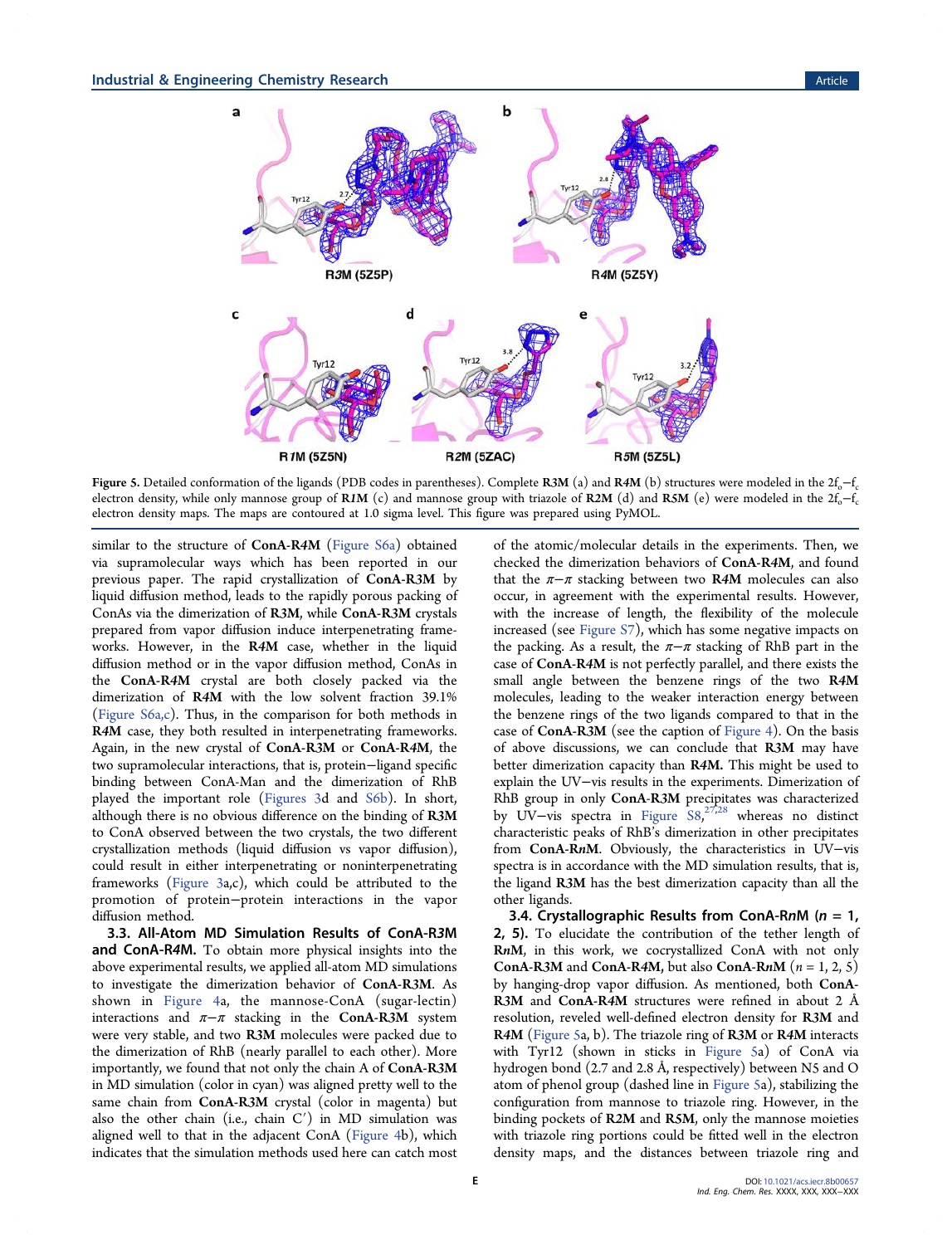

Figure 6. Final snapshots of the packing of (a) ConA-R1M, (b) ConA-R2M, and (c) ConA-R5M in all-atom MD simulations. Some hydrogen bonds are established by the interaction of residues Thr15 and Ser204 (of neighboring ConA) in ConA-R1M and Thr15, Asp16, and Ser204 (of neighboring ConA) in ConA-R2M, which prevent the approach of the two R1M or R2M molecules.



Figure 7. Protein−protein interactions observed in the crystal lattice of ConA-RnM ( $n = 1, 2, 5$ ) (a) Three hydrogen bonds obtained in ConA-R1M with space group  $P2_12_12_1$ , (b) five hydrogen bonds obtained in ConA-R2M with space group  $P2_12_12_1$ , and (c) two hydrogen bonds obtained in ConA-R5M with space group  $P2_1$ . The zoom-in images show the contacts of crystal lattice for all three ConA-RnM  $(n = 1, 2, 5)$ .

Tyr12 of ConA are 3.8 Å in R2M and 3.2 Å in R5M (dashed line in [Figure 5](#page-4-0)d,e). As indicated by the long distances (3.8 and 3.2 Å), no stable interaction forms between triazole ring and Tyr12 of ConA in the ConA-R2M and ConA-R5M structures [\(Figure 5d](#page-4-0),e), leading to the disordering of RhB "tails" in ConA-R2M and ConA-R5M complexes. In the ConA-R1M structure, only mannose moiety of R1M was fitted in density maps of each of four binding sites of ConA [\(Figure 5c](#page-4-0)). All the RhB groups at the other end of flexible ethylene glycol spacer were disordered and not modeled in the structures of the **ConA-RnM** ( $n = 1, 2, 5$ ) complexes. One possible explanation for these findings is that the linker length of ligands in 1, 2, and 5 repeating oligoethylene glycol units are not suitable for RhB's dimerization inducing protein frameworks.

3.5. All-Atom MD Simulation Results of ConA-RnM (n = 1, 2, 5). To better answer the question why dimerization did not occur in ConA-RnM ( $n = 1, 2, 5$ ) systems, the all-atom MD simulation was again employed. When the length (oligoethylene glycol units) of  $RnM$  is short ( $n = 1$  or 2), the side chain of the proteins could prevent the approaching of the two RnM molecules, thus the  $\pi-\pi$  stacking was not observed (see Figure 6a,b). On the contrary, when the tether length was very long, as aforementioned, the molecule became more flexible (see [Figure S7](http://pubs.acs.org/doi/suppl/10.1021/acs.iecr.8b00657/suppl_file/ie8b00657_si_001.pdf)). Even though the two R5M molecules can contact with each other closely, the  $\pi-\pi$  stacking was unstable due to the thermal fluctuation of the long molecules. As a

result, the efficient dimerization in the case of R5M cannot be observed either (see Figure 6c). In general, since the ligands R1M, R2M, and R5M were not of suitable length, the dimerization of the RhB moieties on neighboring ConA-RnM complexes was excluded.

3.6. Protein−Protein Interactions in ConA-RnM (n = 1, 2, 5). ConA forms a tetramer of four identical ~26 kDa subunits at or above neutral pH; however, when the pH value drops below 5.6, ConA dissociates into active dimers of ∼52 kDa. In this work, all the crystals were grown at pH 7.2; as expected, ConA exists as tetramer in all the crystals. According to the structural results of all the ConA-RnM  $(n = 1, 2, 5)$ , there are hydrogen bonds established by the interaction of residues Tyr12, Asp78, Asn83, and Leu99 in ConA-R1M, and Tyr77, Asp78, and Ser161 in ConA-R2M, and Ser61, Tyr77, Asp78, and Ser161 in ConA-R5M (Figure 7; more details in [Table S1](http://pubs.acs.org/doi/suppl/10.1021/acs.iecr.8b00657/suppl_file/ie8b00657_si_001.pdf)). Obviously, the interactions between neighboring tetramers in ConA-RnM ( $n = 1, 2, 5$ ) are more compact than those in ConA-R3M or ConA-R4M. The crystallographic packing structure (Figure 7) showed that the crystallization was induced by protein−protein interactions rather than ligand− ligand interactions (i.e.,  $\pi-\pi$  stacking between the RhB) in the cases of R1M, R2M, and R5M. The zoom-in images showing the detailed interactions between neighboring tetramers within the crystal lattice of all three ConA-RnM  $(n = 1, 2, 5)$ complexes are depicted in Figure 7.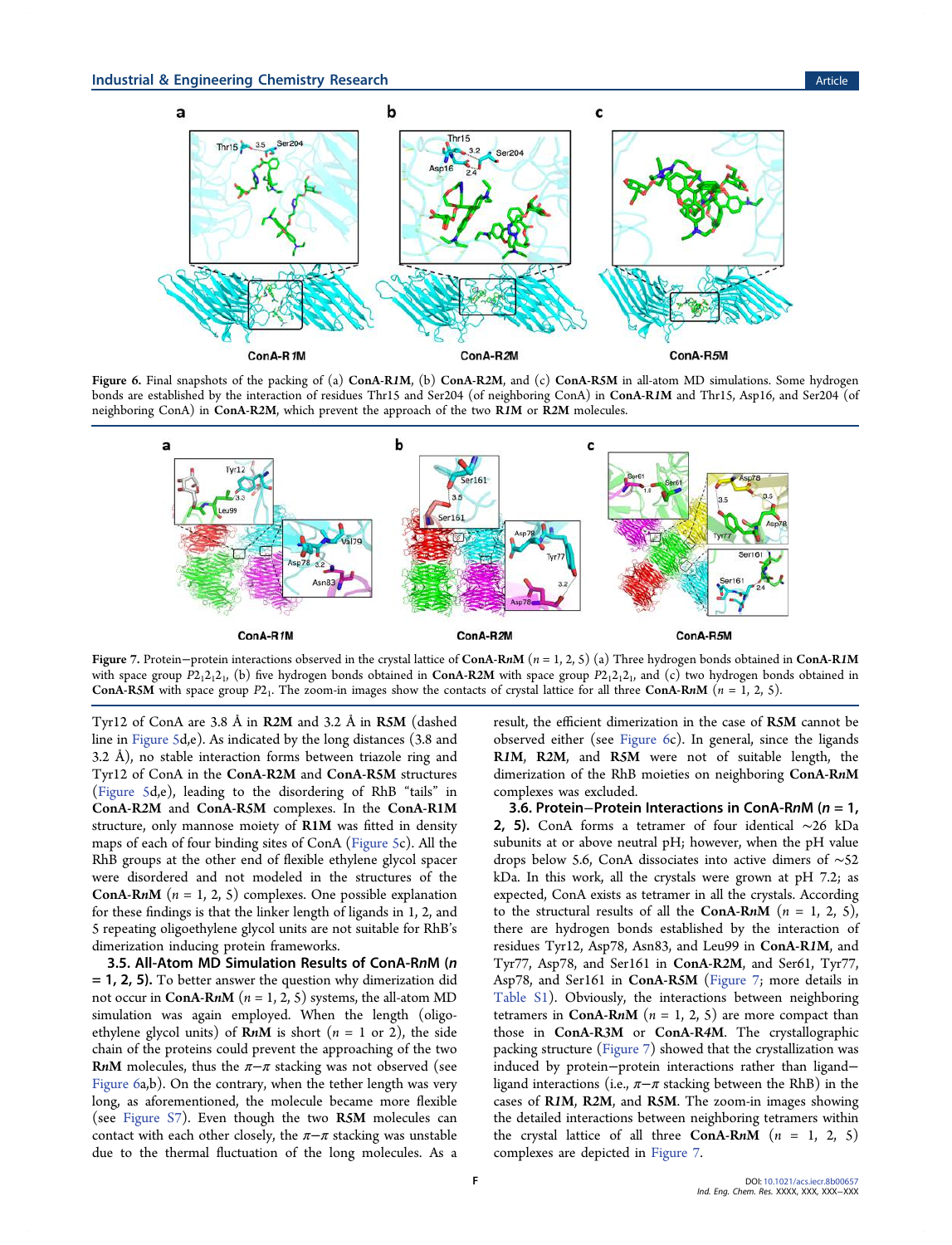#### <span id="page-6-0"></span>**Industrial & Engineering Chemistry Research Article 3 and 2008 Control and 2008 Control article Article 4.0 Article**

### 4. CONCLUSION

In summary, we demonstrated different protein crystalline frameworks of ConA-R3M crystals, either interpenetrating or noninterpenetrating frameworks, which can be achieved by different crystallization methods. Noninterpenetrating frameworks formed in ConA-R3M crystal via liquid−liquid crystallization, whereas the same protein (ConA) binding with the same ligand (R3M) crystallized from hanging-drop vapor diffusion method, arranged into two interpenetrating frameworks. These observations suggested that variant packing frameworks with ligands might be controlled by different crystallization methods. Furthermore, these results also indicated that the different protein packing models were controllable via slightly changes in the structure of the inducing ligands, such as tiny differences in length of the spacer that links mannose and RhB together. Only when the ligand RnM has a the suitable spacer length  $(n = 3, 4)$  can the protein form desired and stable crystalline frameworks. The completed structures of other RnMs with shorter or longer spacer lengths  $(n = 1, 2, 5)$  could not be observed in the crystals, which was verified by all-atom MD simulations.

# ■ ASSOCIATED CONTENT

### **6** Supporting Information

The Supporting Information is available free of charge on the [ACS Publications website](http://pubs.acs.org) at DOI: [10.1021/acs.iecr.8b00657](http://pubs.acs.org/doi/abs/10.1021/acs.iecr.8b00657).

Synthesis scheme of  $RnM$  ( $n = 1, 2, 5$ ); MALDI-TOF of RnM  $(n = 1, 2, 5)$ ; liquid–liquid diffusion method; packing structure of ConA-R4M crystal via different methods; root mean square deviations (RMSD) of five ligands as a function of time in MD simulations; UV−vis spectrum of precipitants and supernate of ConA-RnM; hydrogen bonds in ConA-RnM  $(n = 1, 2, 5)$  [\(PDF\)](http://pubs.acs.org/doi/suppl/10.1021/acs.iecr.8b00657/suppl_file/ie8b00657_si_001.pdf)

## ■ AUTHOR INFORMATION

#### Corresponding Authors

\*E-mail: [dinghm@suda.edu.cn.](mailto:dinghm@suda.edu.cn)

- \*E-mail: [ganjhh@fudan.edu.cn.](mailto:ganjhh@fudan.edu.cn)
- \*E-mail: [guosong@fudan.edu.cn.](mailto:guosong@fudan.edu.cn)

### ORCID<sup>®</sup>

Guosong Chen: [0000-0001-7089-911X](http://orcid.org/0000-0001-7089-911X)

#### **Notes**

The authors declare no competing financial interest.

#### ■ ACKNOWLEDGMENTS

We thank National Natural Science Foundation of China (No. 21504016, 91427302, 91527305, and GZ962), the State High-Tech Development Plan (the "863 Program", No. 2015AA020914) and Shanghai Synchrotron Radiation Facility (synchrotron BL17U).

#### ■ REFERENCES

(1) Sinclair, J. C.; Davies, K. M.; Venien-Bryan, C.; Noble, M. E. Generation of protein lattices by fusing proteins with matching rotational symmetry. Nat. Nanotechnol. 2011, 6, 558−62.

(2) Gonen, S.; DiMaio, F.; Gonen, T.; Baker, D. Design of ordered two-dimensional arrays mediated by noncovalent protein-protein interfaces. Science 2015, 348, 1365−8.

(3) Lanci, C. J.; MacDermaid, C. M.; Kang, S. G.; Acharya, R.; North, B.; Yang, X.; Qiu, X. J.; DeGrado, W. F.; Saven, J. G. Computational design of a protein crystal. Proc. Natl. Acad. Sci. U. S. A. 2012, 109, 7304−9.

(4) Yang, L. L.; Liu, A. J.; Cao, S. Q.; Putri, R. M.; Jonkheijm, P.; Cornelissen, J. J. L. M. Self-Assembly of Proteins: Towards Supramolecular Materials. Chem. - Eur. J. 2016, 22, 15570−15582.

(5) Yeates, T. O.; Liu, Y. X.; Laniado, J. The design of symmetric protein nanomaterials comes of age in theory and practice. Curr. Opin. Struct. Biol. 2016, 39, 134−143.

(6) Brodin, J. D.; Ambroggio, X. I.; Tang, C.; Parent, K. N.; Baker, T. S.; Tezcan, F. A. Metal-directed, chemically tunable assembly of one-, two- and three-dimensional crystalline protein arrays. Nat. Chem. 2012, 4, 375−82.

(7) Sleytr, U. B.; Messner, P.; Pum, D.; Sara, M. Crystalline bacterial cell surface layers (s layers): from supramolecular cell structure to biomimetics and nanotechnology. Angew. Chem., Int. Ed. 1999, 38, 1034−54.

(8) Ringler, P.; Schulz, G. E. Self-assembly of proteins into designed networks. Science 2003, 302, 106−109.

(9) Sontz, P. A.; Bailey, J. B.; Ahn, S.; Tezcan, F. A. A Metal Organic Framework with Spherical Protein Nodes: Rational Chemical Design of 3D Protein Crystals. J. Am. Chem. Soc. 2015, 137, 11598−601.

(10) Sakai, F.; Yang, G.; Weiss, M. S.; Liu, Y.; Chen, G.; Jiang, M. Protein crystalline frameworks with controllable interpenetration directed by dual supramolecular interactions. Nat. Commun. 2014, 5, 4634.

(11) Luo, Q.; Hou, C.; Bai, Y.; Wang, R.; Liu, J. Protein Assembly: Versatile Approaches to Construct Highly Ordered Nanostructures. Chem. Rev. 2016, 116, 13571−13632.

(12) Liljestrom, V.; Mikkila, J.; Kostiainen, M. A. Self-assembly and modular functionalization of three-dimensional crystals from oppositely charged proteins. Nat. Commun. 2014, 5, 4445.

(13) Hendrickson, W. A. Stereochemically restrained refinement of macromolecular structures. Methods Enzymol. 1985, 115, 252−70.

(14) Chayen, N. E.; Saridakis, E. Protein crystallization: from purified protein to diffraction-quality crystal. Nat. Methods 2008, 5, 147−53. (15) Matthews, B. W. Solvent content of protein crystals. J. Mol. Biol.

1968, 33, 491−7.

(16) Naismith, J. H.; Emmerich, C.; Habash, J.; Harrop, S. J.; Helliwell, J. R.; Hunter, W. N.; Raftery, J.; Kalb, A. J.; Yariv, J. Refined structure of concanavalin A complexed with methyl alpha-Dmannopyranoside at 2.0 A resolution and comparison with the saccharide-free structure. Acta Crystallogr., Sect. D: Biol. Crystallogr. 1994, 50, 847−58.

(17) Yang, G.; Ding, H. M.; Kochovski, Z.; Hu, R. T.; Lu, Y.; Ma, Y. Q.; Chen, G. S.; Jiang, M. Highly Ordered Self-Assembly of Native Proteins into 1D, 2D, and 3D Structures Modulated by the Tether Length of Assembly-Inducing Ligands. Angew. Chem., Int. Ed. 2017, 56, 10691−10695.

(18) Mueller-Dieckmann, C.; Kauffmann, B.; Weiss, M. S. Trimethylamine N-oxide as a versatile cryoprotective agent in macromolecular crystallography. J. Appl. Crystallogr. 2011, 44, 433− 436.

(19) Van der Spoel, D.; Lindahl, E.; Hess, B.; Groenhof, G.; Mark, A. E.; Berendsen, H. J. C. GROMACS: Fast, flexible, and free. J. Comput. Chem. 2005, 26, 1701−1718.

(20) Case, D. A.; Cheatham, T. E.; Darden, T.; Gohlke, H.; Luo, R.; Merz, K. M.; Onufriev, A.; Simmerling, C.; Wang, B.; Woods, R. J. The Amber biomolecular simulation programs. J. Comput. Chem. 2005, 26, 1668−1688.

(21) Jorgensen, W. L.; Chandrasekhar, J.; Madura, J. D.; Impey, R. W.; Klein, M. L. Comparison of Simple Potential Functions for Simulating Liquid Water. J. Chem. Phys. 1983, 79, 926−935.

(22) Sousa da Silva, A. W.; Vranken, W. F. ACPYPE - AnteChamber PYthon Parser interfacE. BMC Res. Notes 2012, 5, 367.

(23) Nose, S. A Unified Formulation of the Constant Temperature Molecular-Dynamics Methods. J. Chem. Phys. 1984, 81, 511−519.

(24) Hoover, W. G. Canonical Dynamics - Equilibrium Phase-Space Distributions. Phys. Rev. A: At., Mol., Opt. Phys. 1985, 31, 1695−1697. (25) Parrinello, M.; Rahman, A. Polymorphic Transitions in Single-Crystals - a New Molecular-Dynamics Method. J. Appl. Phys. 1981, 52,

7182−7190.